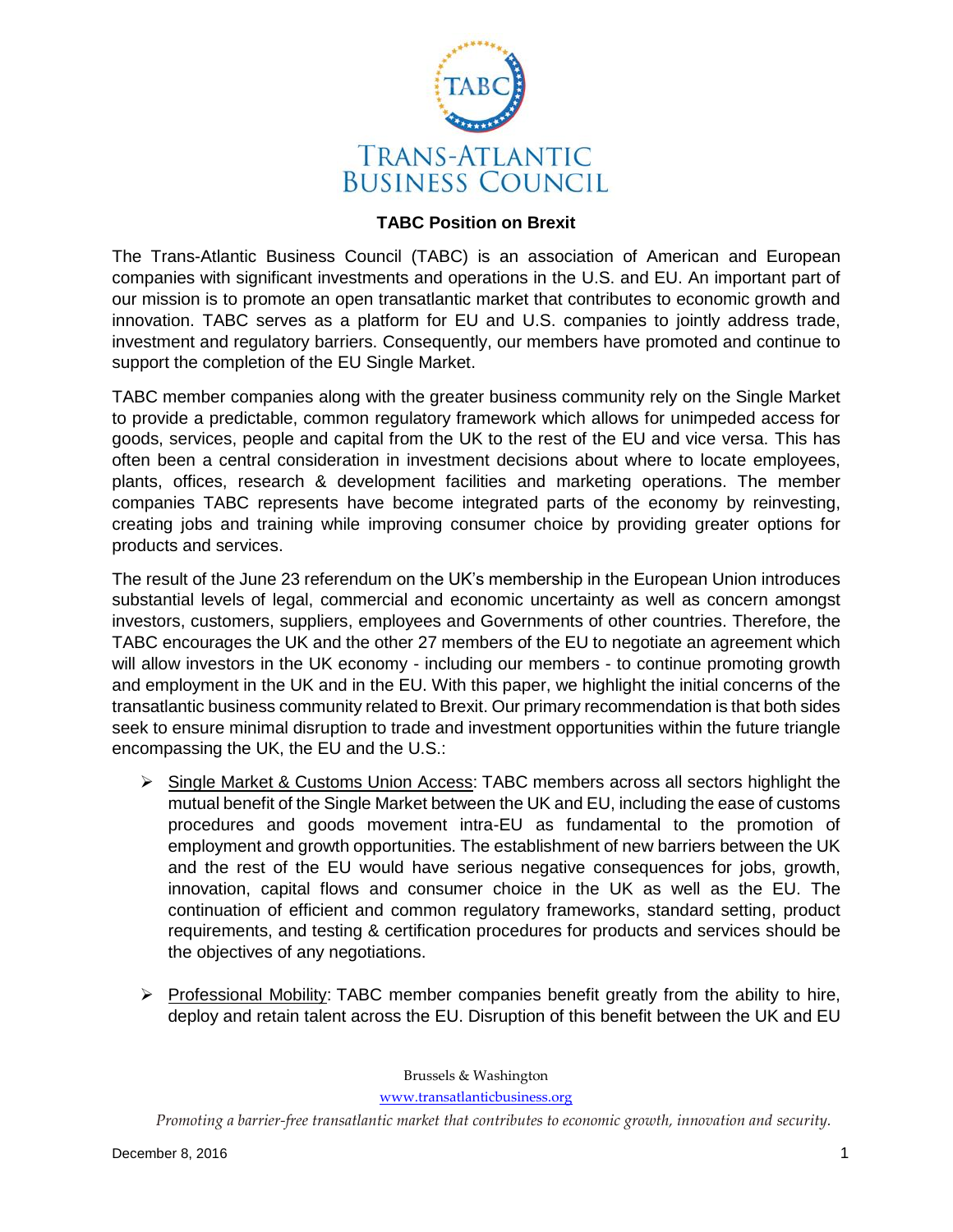would hamper businesses from moving qualified professionals and experts to where they are most needed. Therefore, it is essential that when negotiating and agreeing upon any new structures for labour mobility between the UK and the EU, decision-makers recognize the immense benefits of a fluid labour market on economic growth. Any agreement should enable UK and EU businesses to recruit and deploy staff in both directions so that skills shortages can be addressed as efficiently as possible, without additional delay or bureaucracy, and without disruption to company operations. Companies need continued freedom to move experts across the Continent and the UK on an intra-corporate transferee basis. For example, given the HS2, Heathrow, nuclear and other major infrastructure projects in the UK over the next decade, it will be important too to allow adequate workforce into the country from EU and other nations to meet the demands for civil engineering and contracting. Furthermore, certainty is necessary regarding arrangements to retain EU nationals currently entitled to work in the UK as well as UK nationals working elsewhere in the EU, even post-withdrawal.

- $\triangleright$  Data Flows: In order to safeguard the continued benefits of digital products and services enjoyed by consumers, businesses, and governments alike, the UK and EU should work to prevent new restrictions on trans-border data flows, or new data localisation obligations. To this extent a preliminary adequacy determination for the UK as part of the implementation of the new EU General Data Protection Regulation should be a key component of any negotiations. The UK must keep the protection of civil rights in focus in order to be seen as an equivalent regime for data security and data protection to ensure free data flows for all sectors.
- $\triangleright$  Trade: The UK needs to first clarify its future relationship with the EU before our members can undertake an assessment of possible future trade arrangements with third countries. We believe the UK would most benefit from remaining party to existing or planned EU bilateral and WTO multilateral trade deals. Future trade arrangements between the UK and the EU following the UK's departure should be of mutual benefit and comprehensively address trade in goods, trade in services (including financial, e-commerce and digital services), trade tariffs, technical barriers to trade and other non-tariff barriers.
- $\triangleright$  Innovation and Research: A clarification of the UK's relation to the Single Market is also a prerequisite for the further cooperation in the area of Innovation and Research. UK-based parties including universities, research bodies and companies should to the maximum extent possible retain access to bid for R&D and related funding, e.g. Horizon 2020. A continued cooperation of EU and UK universities with business is important for future growth and innovation. Retaining and developing UK participation within existing and future EU Innovation and Research programmes would be highly beneficial to securing long- and short-term capability development within vital fields to the European agenda on Jobs, Growth and Competitiveness.
- $\triangleright$  Regulatory Coherence and Standards: The development of strong EU-wide regulatory regimes, along with common technical standards have served to develop trade and

Brussels & Washington

[www.transatlanticbusiness.org](http://www.transatlanticbusiness.org/)

*Promoting a barrier-free transatlantic market that contributes to economic growth, innovation and security.*